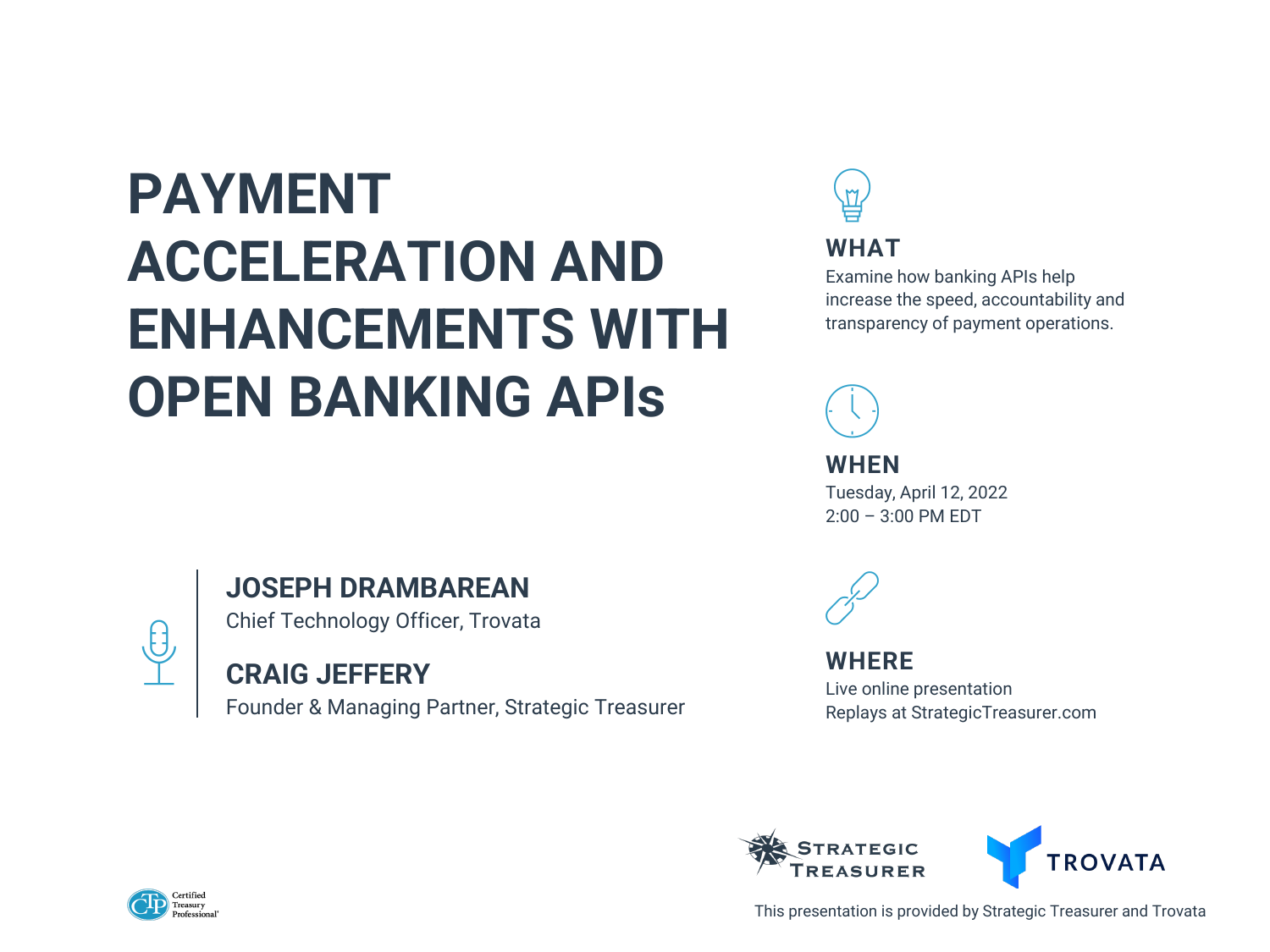

## **ABOUT THE SPEAKERS** GET TO KNOW TODAY'S SUBJECT MATTER EXPERTS

### **CRAIG JEFFERY**

Craig Jeffery formed Strategic Treasurer in 2004 to provide corporate, educational and government entities direct access to comprehensive and current assistance with their treasury and financial process needs.

His 30+ years of financial and treasury experience as a practitioner and as a consultant have uniquely qualified him to help organizations craft realistic goals and achieve significant benefits quickly.



### **JOSEPH DRAMBAREAN**

Joseph Drambarean is the Chief Technology Officer at Trovata. Joseph joined Trovata after working with companies like Capital One where he was at the forefront of digital transformation, leading product management as head of the innovation labs and mobile banking teams.

Joseph is driving innovation around rapid deployment and customer onboarding, bankgrade security, and machine learning at Trovata, creating a more consumerized user experience for mid-market and enterprise customers.





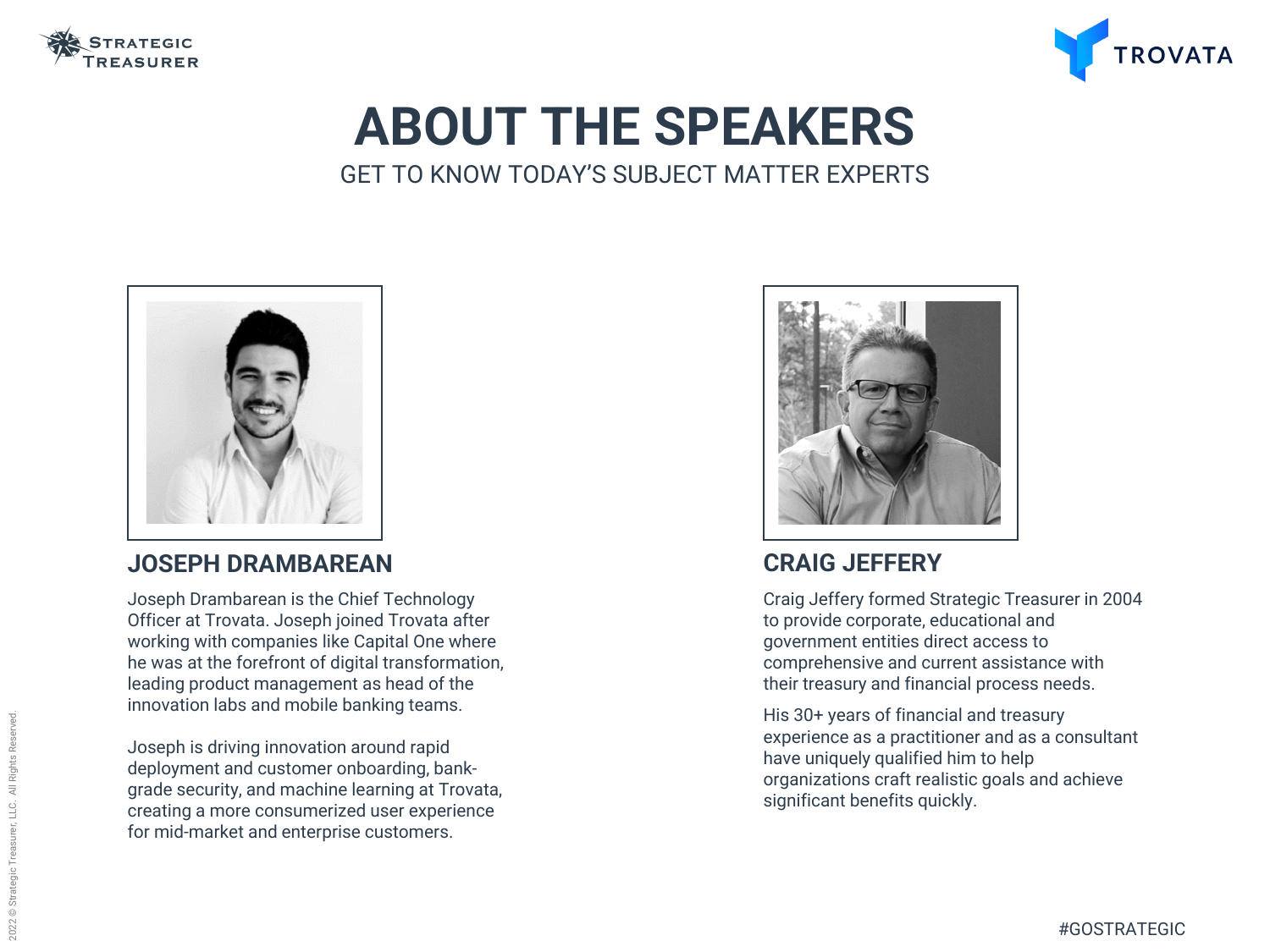**TRADE** THROUGH THE YEARS



**APIs AND FILE TRANSFER**

CONTRASTING DISTINCTIVES





**TRENDS**

ACROSS VARIOUS METRICS





# **TOPICS OF DISCUSSION**

KEY AREAS OF FOCUS & ANALYSIS

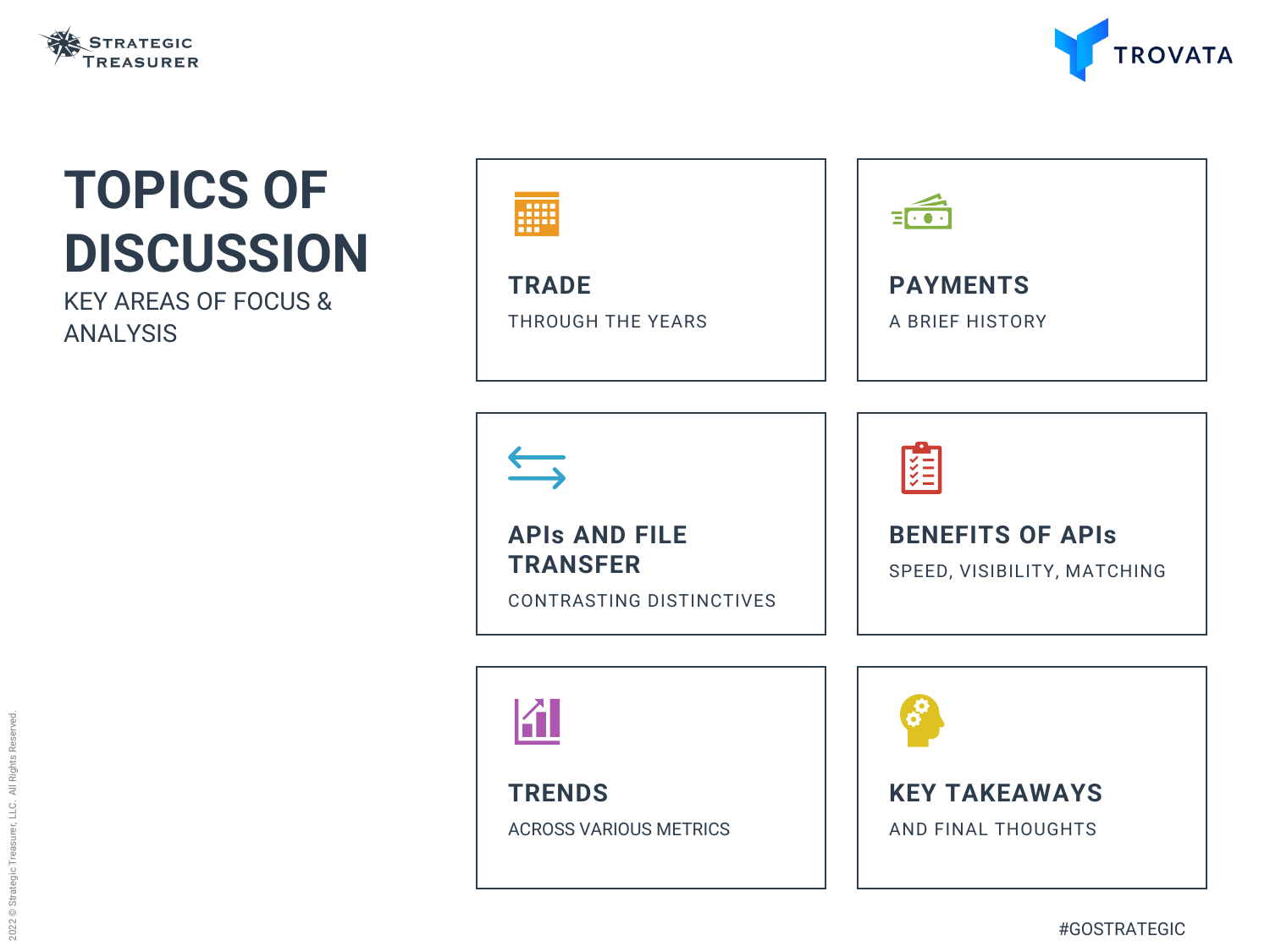









## **HISTORY OF TRADE** PROGRESSION THROUGH THE AGES

**Currency for goods or services**

Money **Food** 



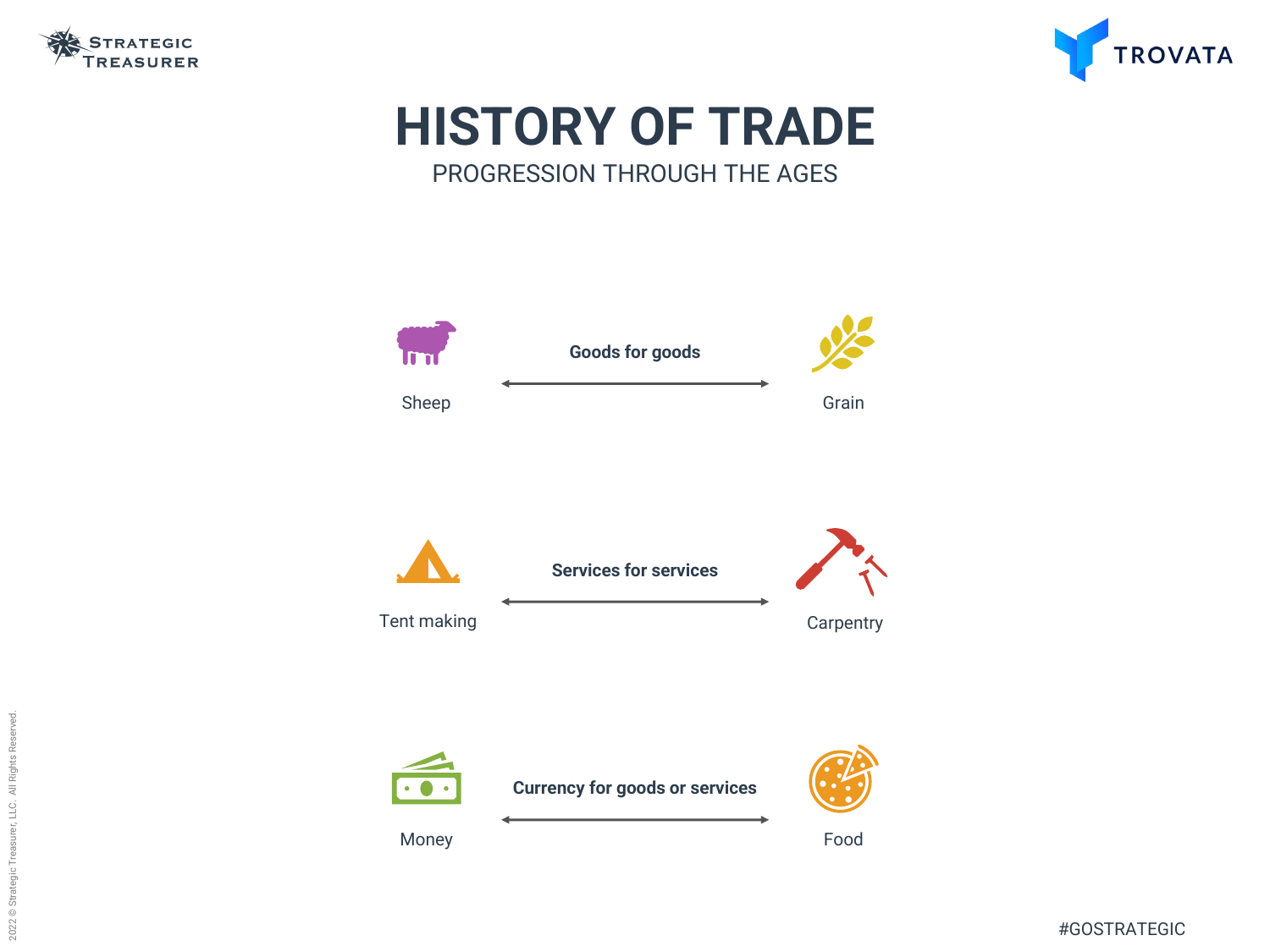

## **HISTORY OF PAYMENTS** SPEED AND RICHNESS



#### SPEED OF TRANSMISSION

RICHNESS OF DATA

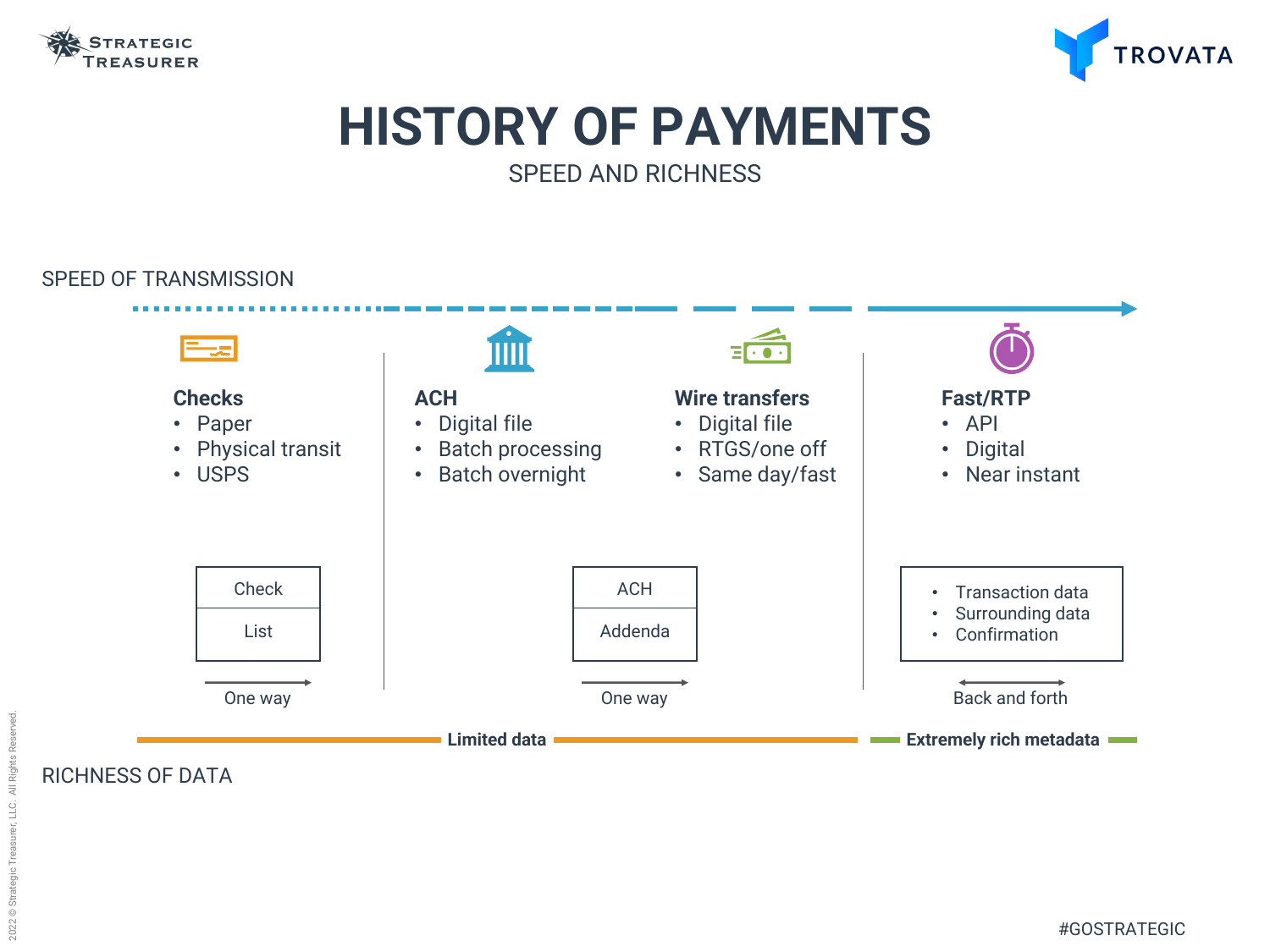





# **POLL QUESTION**



**Has your company used RTP?**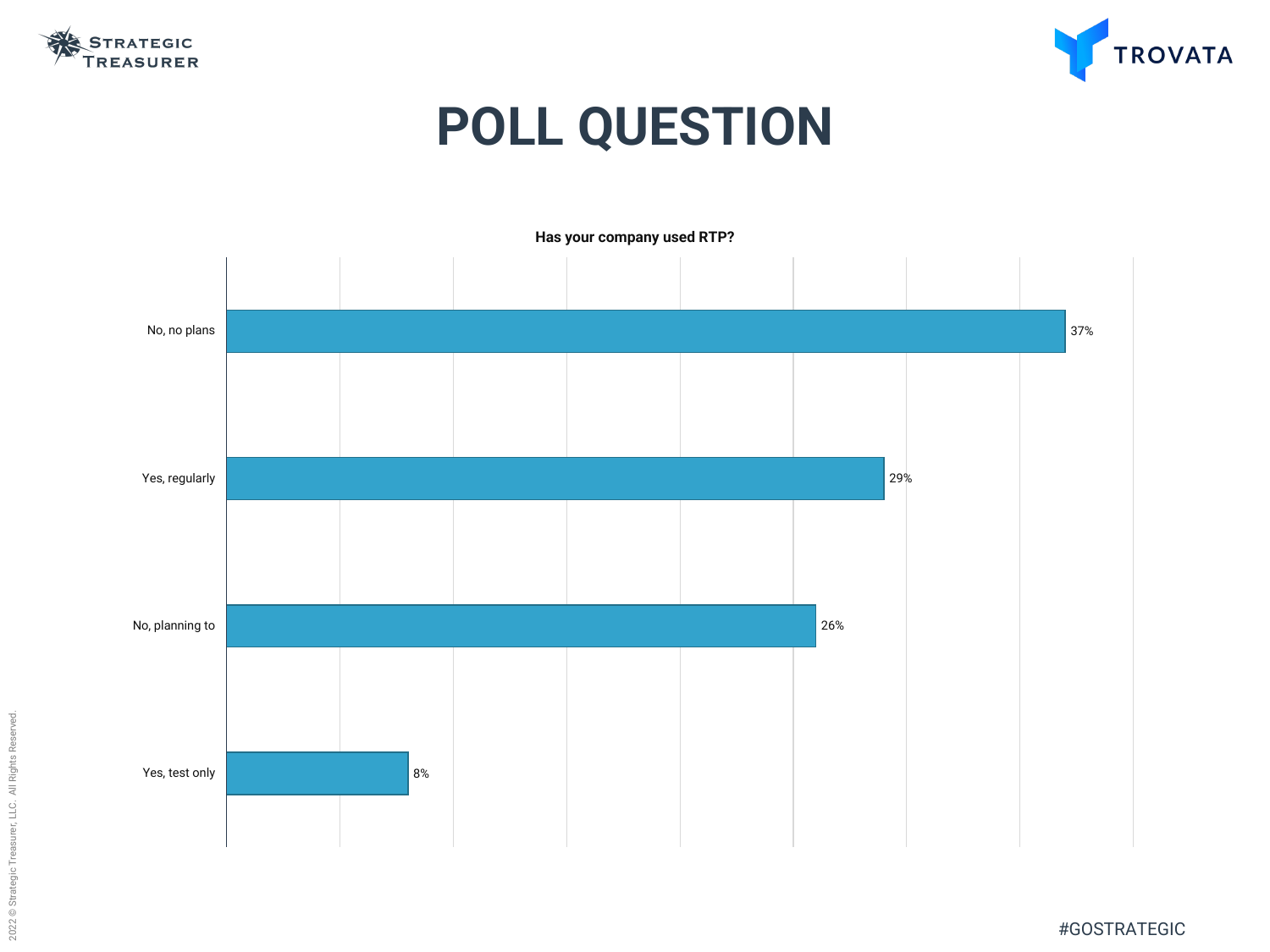



## **APIs VS. FILE TRANSFER** "THERE IS NO FILE"

#### **Connection – Files – Processing**

- 1. Connection/info
- 2. Security/encryption
- 3. Transport
- 4. Confirmation
- 5. Other

- Tens of seconds/minutes -



#### **Integrated connection and data**

- No file - - Near instant -

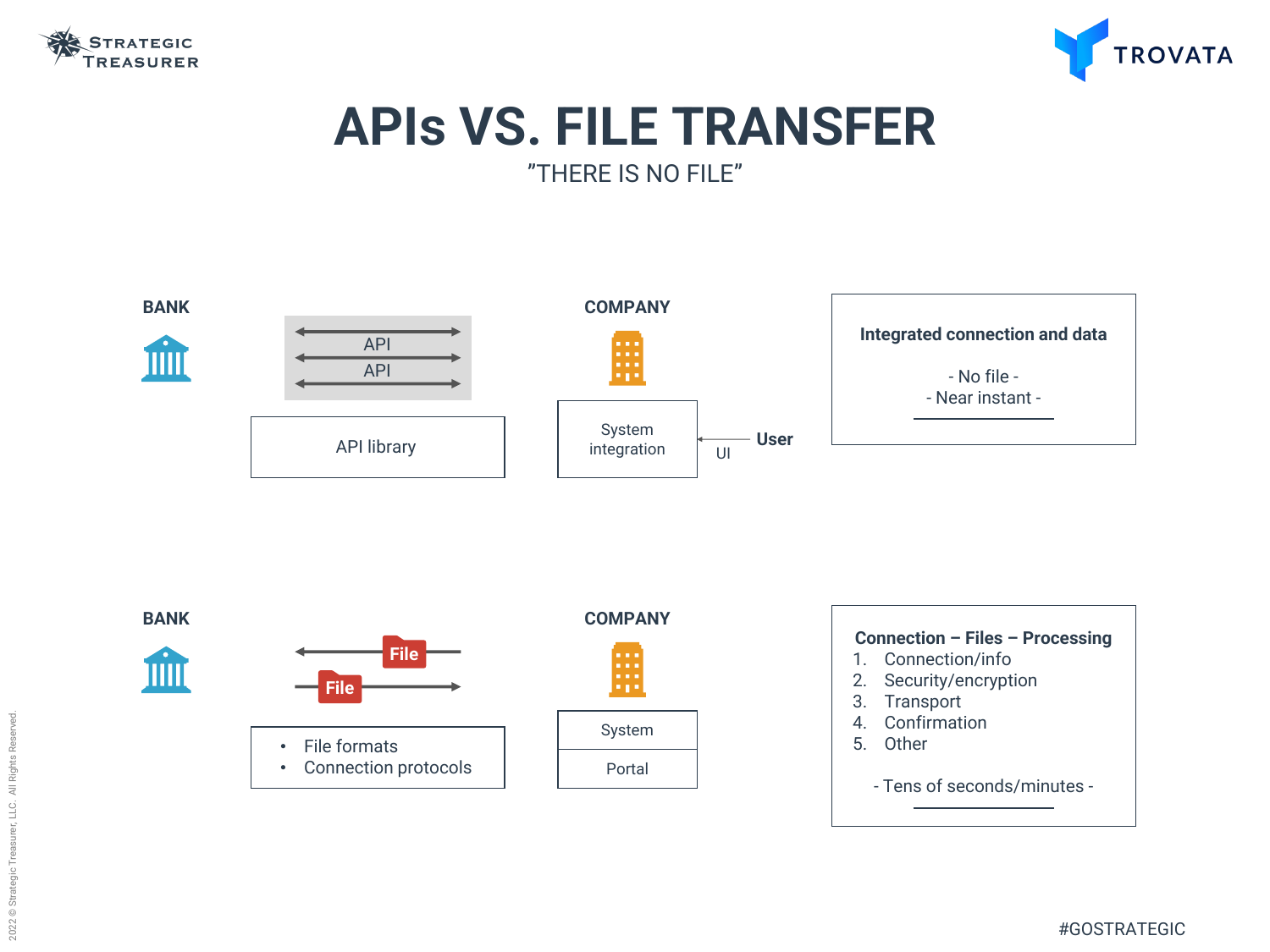





## **BENEFITS OF APIs** WIDE-RANGING



### • Full visibility • Non-repudiation

#### • Near instant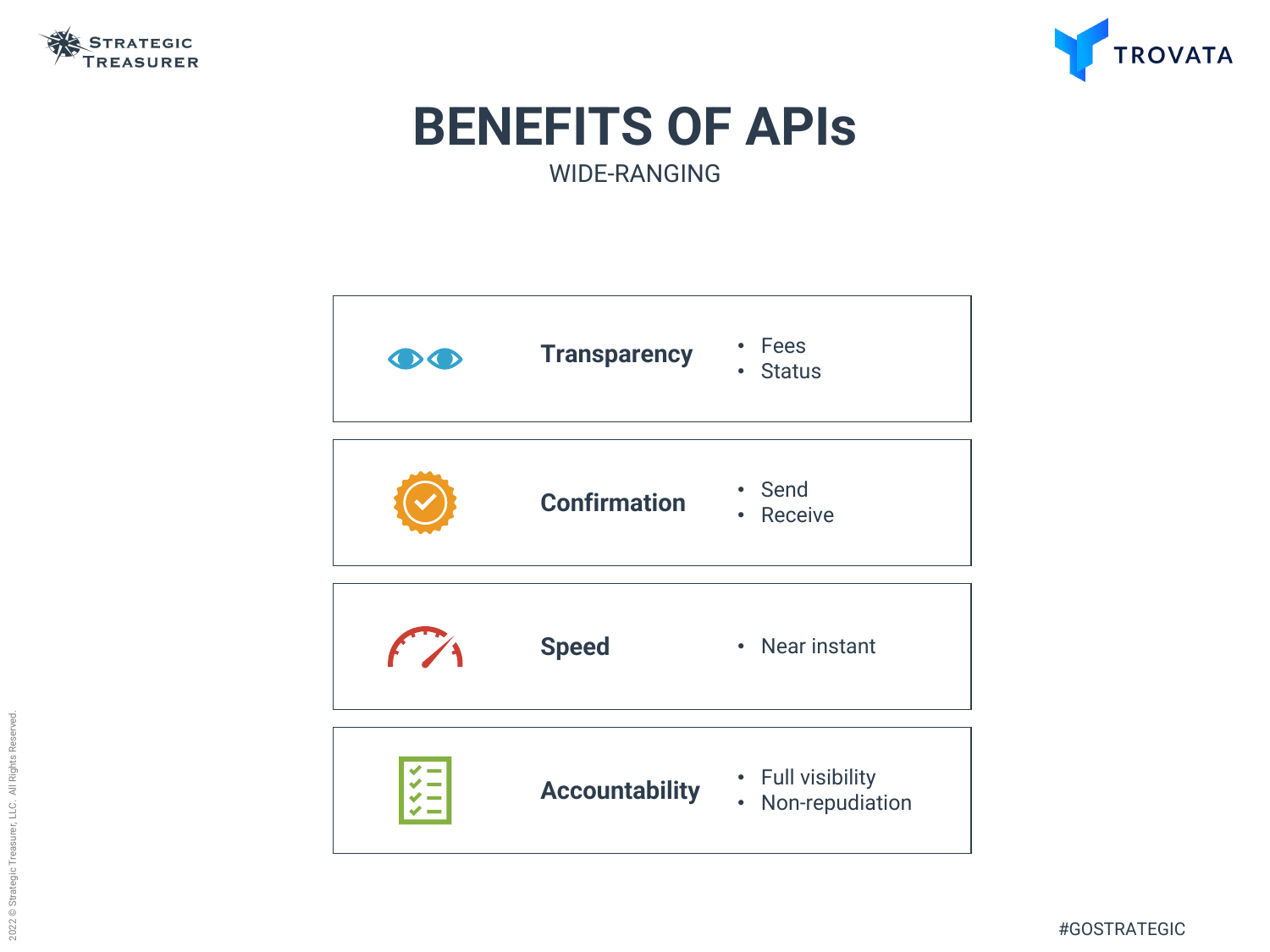



# **POLL QUESTION**

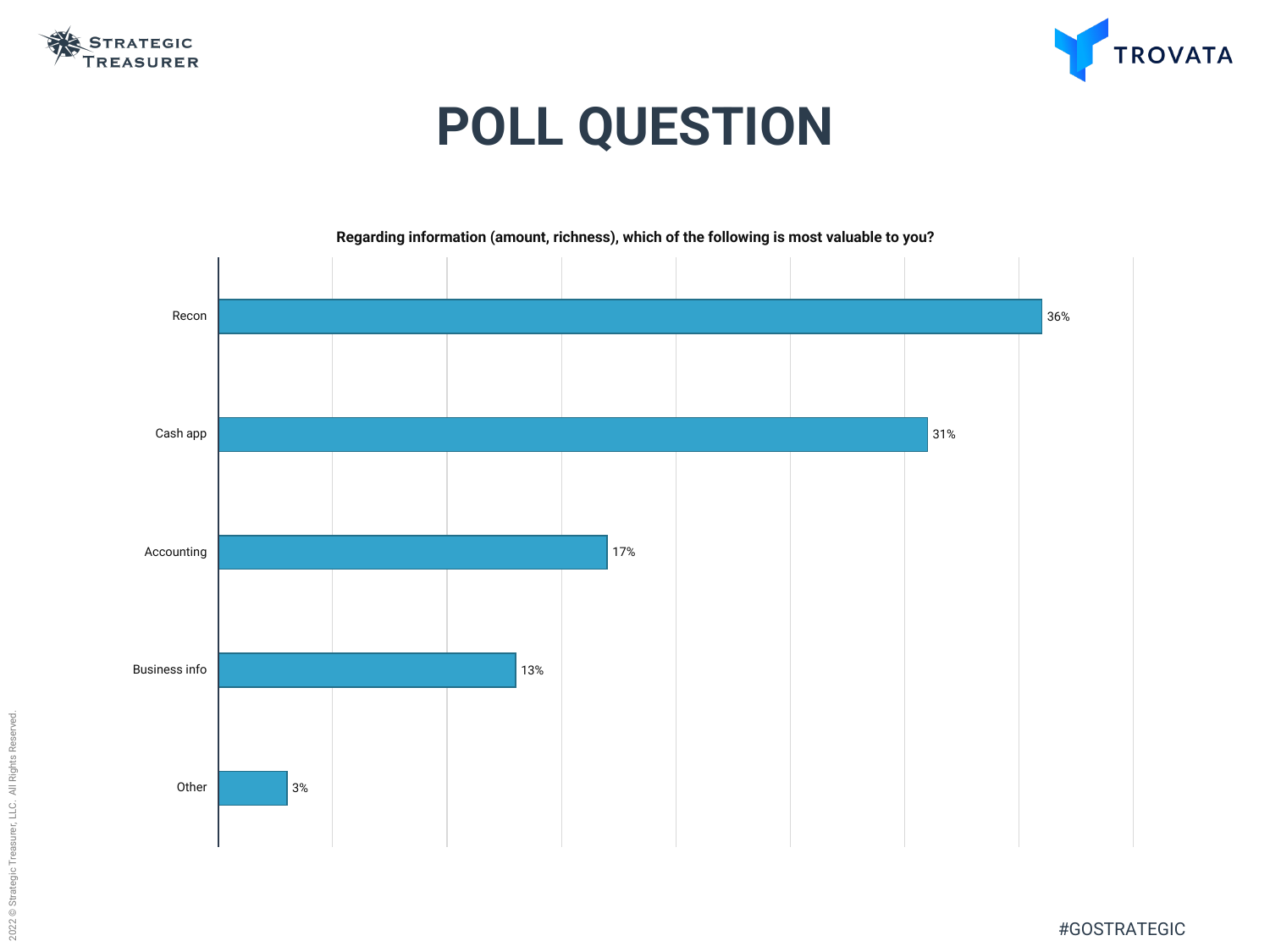



## **MATCHING** FLOAT AND TRANSIT TIMES



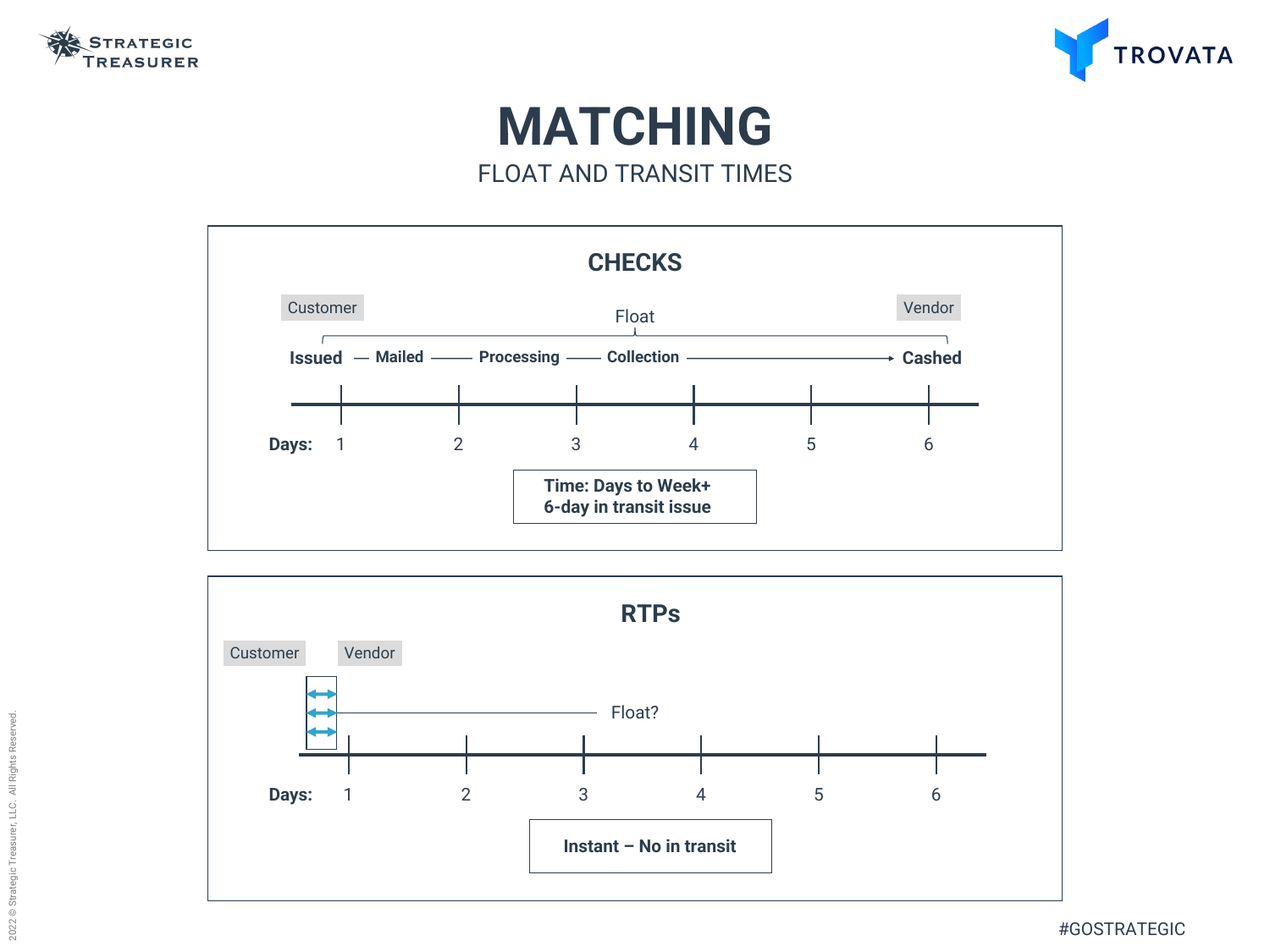



# **POLL QUESTION**

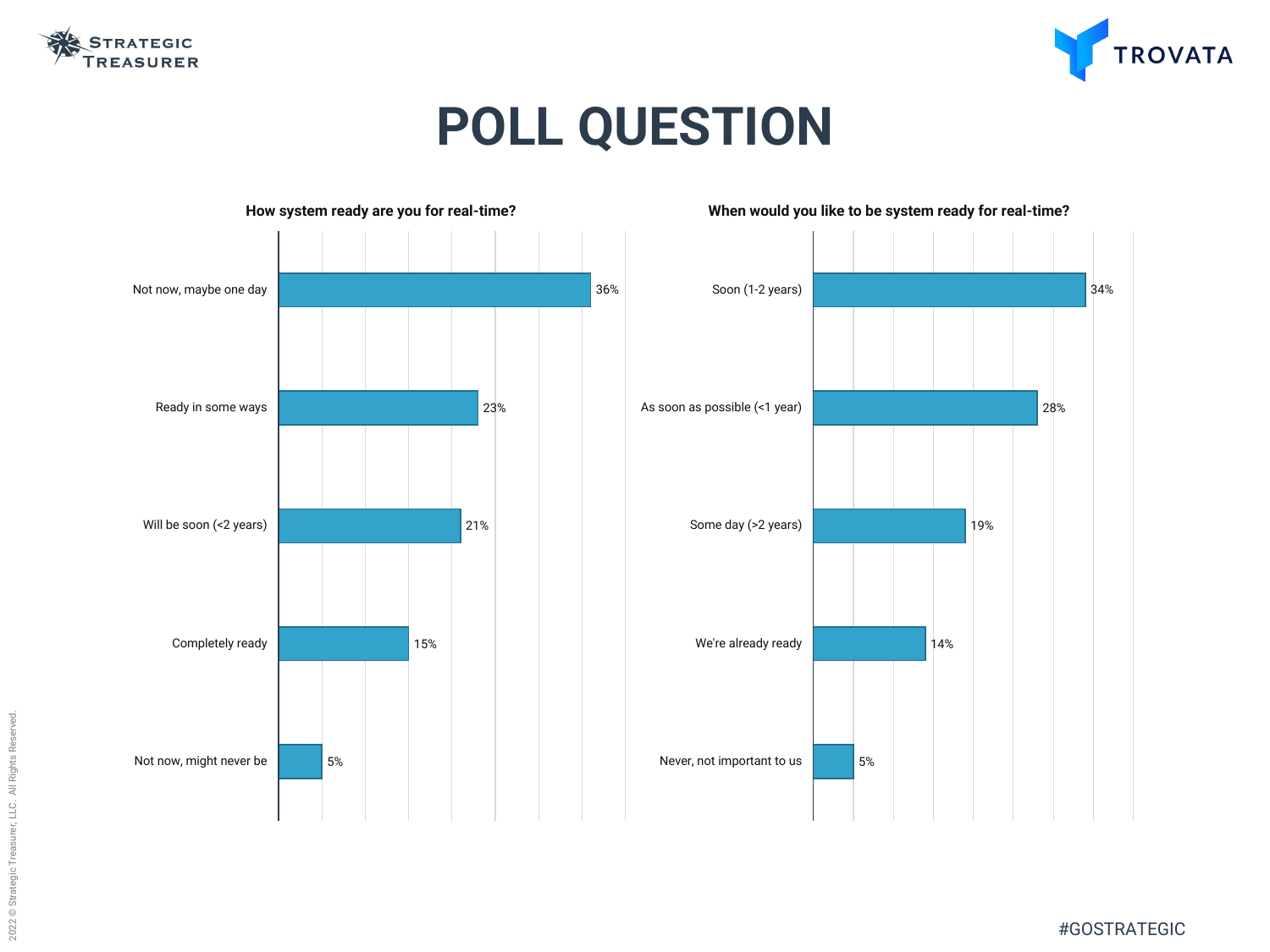

## **TRENDS** SPEED, DATA, COST, TRANSIT AND RECON



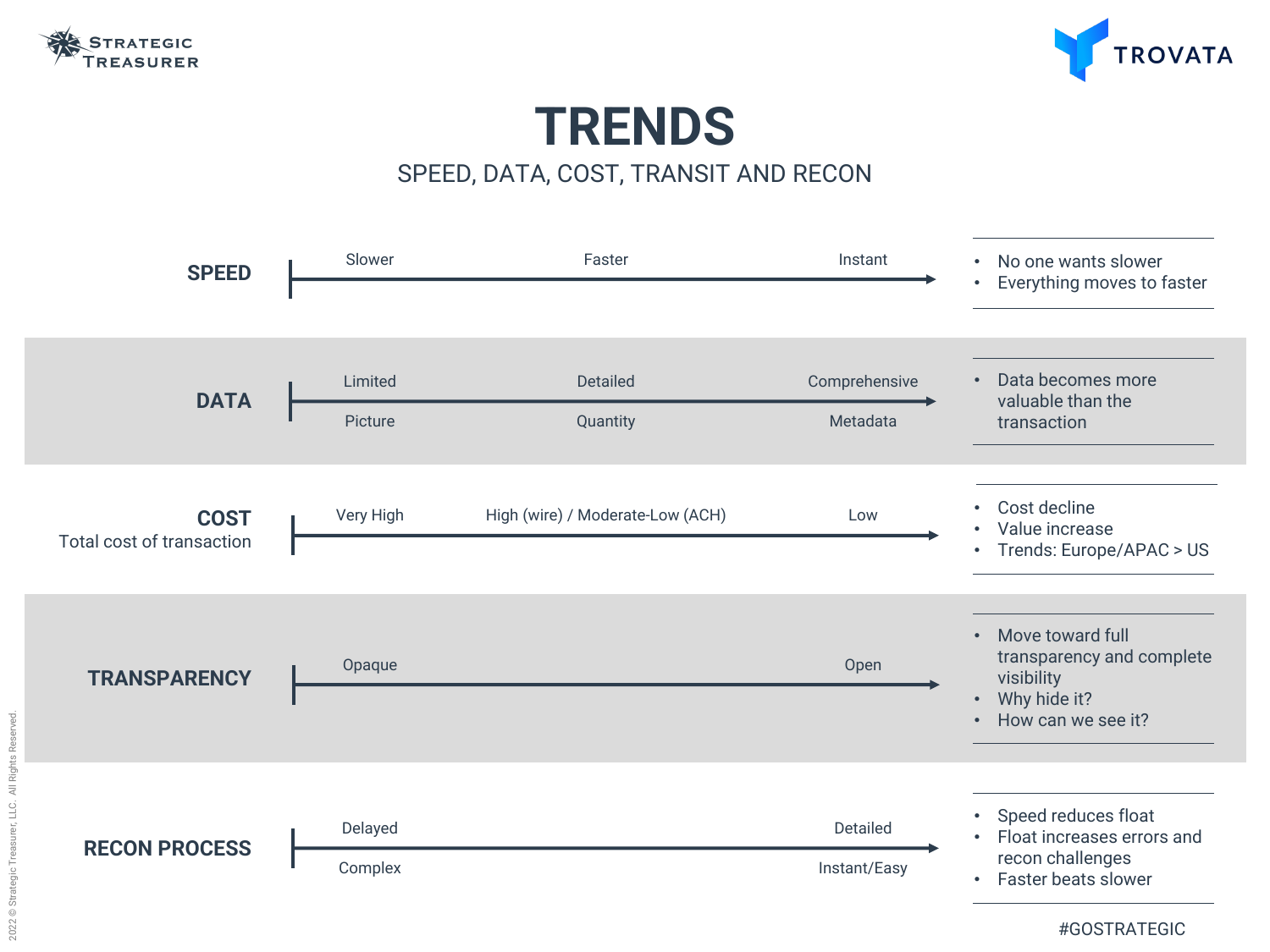

# **KEY TAKEAWAYS**

# **DO TRENDS MATTER?** • Where is the value to you? • Now? • Soon?





### **INFORMATION VALUE**

- Speed
- Richness